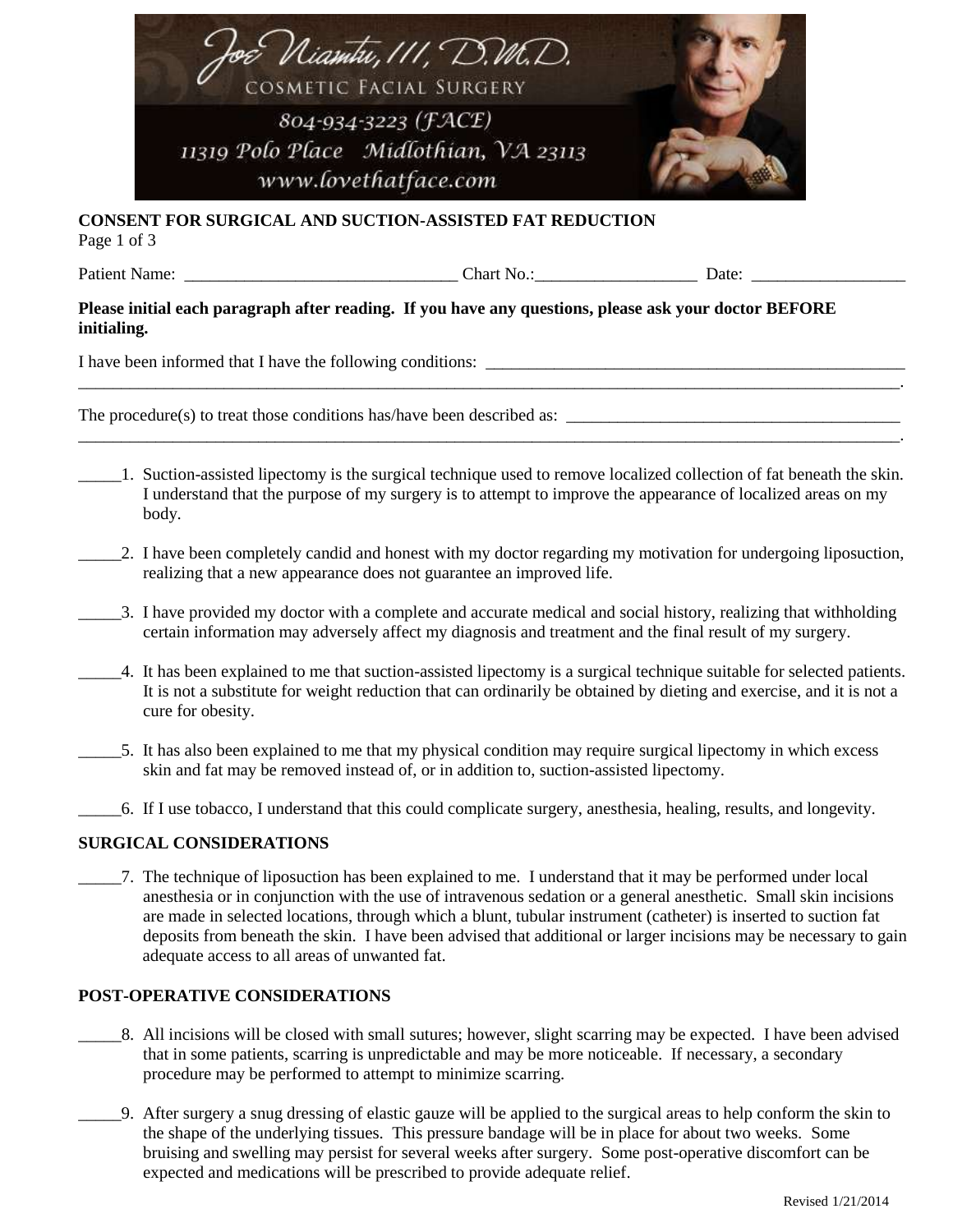## **JOE NIAMTU, III, DMD COSMETIC FACIAL SURGERY CONSENT FOR SURGICAL AND SUCTION-ASSISTED FAT REDUCTION** Page 2 of 3

## **POST-OPERATIVE CONSIDERATIONS Continued…**

- \_\_\_\_\_10. I have been advised and understand that patients react differently to liposuction, depending upon age and health. Some individuals have different skin elasticity and may require additional procedures to remove or tighten excess skin. Further, some patients' skin may tend to wrinkle more than others.
- \_\_\_\_\_11. I will avoid strenuous physical activity, exercise, etc. for at least two weeks after surgery.

#### **RISKS AND COMPLICATIONS**

- \_\_\_\_\_12. My doctor has explained to me that there are certain inherent and potential risks in any surgical treatment, and that in this specific instance such operative risks include, but are not limited to:
	- \_\_\_\_\_A. The possibility of a second surgery/procedure in the event an abundance of excess fat is encountered.
	- \_\_\_\_\_B. Ordinarily, liposuction of the face and neck does not cause excess bleeding that would require blood transfusion. Nevertheless, there is the remote possibility of blood transfusion and I understand that I may donate my own blood before surgery so that it may be transfused back to me if necessary.
	- \_\_\_\_\_C. I understand that surgery involves the risk of numbness of the skin overlying the area of fat removal. In most cases, this condition is temporary, but in rare cases may be permanent.
	- \_\_\_\_\_D. It is possible that after fat removal the overlying skin will not be smooth, but may appear to have a "wash-board" appearance. A second liposuction or other cosmetic procedure may be necessary to attempt correction of this condition.
	- \_\_\_\_\_E. In the event fat is to be removed from the cheek area, I have been advised that there is a possibility of injury to the nerves that control the muscles of facial expression, causing a loss of facial tone and decreased function. This condition is usually temporary, but may be permanent.
	- \_\_\_\_\_F. Any surgery involves the risk of infection that may require antibiotic treatment. Most infections resolve without complication, but, in rare instances, treatment may involve hospitalization and may affect the planned outcome of the surgery.
	- \_\_\_\_\_G. There is a possibility of localized collection of blood (hematoma) in the areas of fat removal. Secondary surgical procedures may be necessary to drain those areas.
	- \_\_\_\_\_13. **ANESTHETIC RISKS** include: discomfort, swelling, bruising, infection, prolonged numbness and allergic reactions. There may be inflammation at the site of an intravenous injection (phlebitis), which may cause prolonged discomfort and/or disability and may require special care. Nausea and vomiting, although rare, may be unfortunate side effects of IV anesthesia. Intravenous anesthesia is a serious medical procedure and, although considered safe, carries with it the risk of heart irregularities, heart attack, stroke, brain damage or death.

#### \_\_\_\_\_14. **YOUR OBLIGATIONS IF IV ANESTHESIA IS USED**

- A. Because anesthetic medications cause prolonged drowsiness, you MUST be accompanied by a responsible adult who will drive you home and stay with you until you are sufficiently recovered to care for yourself. This may be up to 24 hours.
- B. During recovery time (24 hours) you should not drive, operate complicated machinery or devices, or make important decisions such as signing documents, etc.
- C. You must have a completely empty stomach. IT IS VITAL THAT YOU HAVE NOTING TO EAT OR DRINK FOR SIX (6) HOURS PRIOR TO YOUR ANESTHETIC. **TO DO OTHERWISE MAY BE LIFE-THREATENING!**
- D. **However**, it is important that you take any regular medication (high blood pressure, antibiotics, etc.) or any medications provided by this office, **using only a small sip of water.**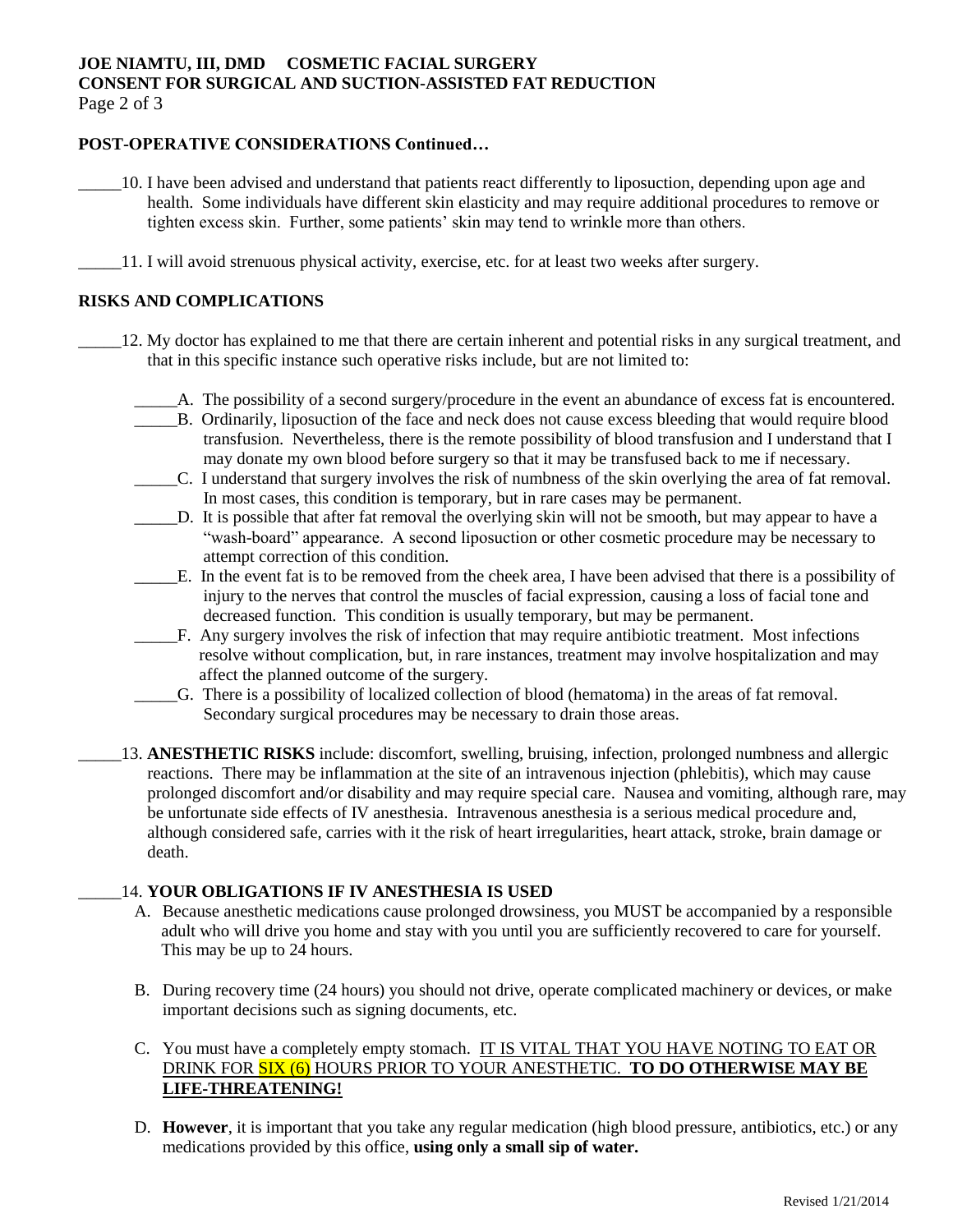## **JOE NIAMTU III, DMD COSMETIC FACIAL SURGERY CONSENT FOR SURGICAL AND SUCTION-ASSISTED FAT REDUCTION** Page 3 of 3

# **NO GUARANTEE OF TREATMENT RESULTS**

- \_\_\_\_\_15. No guarantee or assurance has been given to me that the proposed treatment will be curative and/or meet every expectation. Due to individual patient differences, there is a risk of failure or relapse, my condition may worsen, and selective re-treatment may be required in spite of the care provided.
- \_\_\_\_\_16. I have had an opportunity to discuss my medical and social history, including drug and alcohol use, with my doctor. I have informed him of all aspects of my health history, recognizing that withholding information may jeopardize the planned goals of surgery.
- \_\_\_\_\_17. I agree to cooperate fully with my doctor's recommendations while under treatment, realizing that any lack of cooperation can result in a less than optimal result, or may be life threatening.
- \_\_\_\_\_18. If any unforeseen condition should arise during surgery which may call for additional or different procedures from those planned, I authorize my doctor to use surgical judgment to provide the appropriate care.
- \_\_\_\_\_19. Revision surgery, although rare, is a possibility with any cosmetic procedure. Post operative touch ups are usually minor and most often performed with local anesthesia. A surgical fee will be charged commensurate with the extent of the revision.

### **INFORMATION FOR FEMALE PATIENTS**

\_\_\_\_\_1. I have informed my doctor about my use of birth control pills. I have been advised that certain antibiotics and other medications may neutralize the preventive effect of birth control pills, allowing for conception and pregnancy. I agree to consult with my personal physician to initiate additional forms of birth control during the period of my treatment, and to continue those methods until advised by my physician that I can return to the use of birth control pills.

# **Buccal Fat Reduction**

The buccal fat pads lie on each side of the cheek and extend from the temple to the lower jaw. Reduction of this fat is a common procedure to slim the face. This is a moderate result and not a procedure that will duplicate a major body weight loss. The goal of this surgery is to reduce the cheek fat in a subtle manner. It is important not to take out all the fat, but rather to provide a reduction. The area that is affected by the surgery is the lower cheek that is lateral to the corners of the mouth and the result is generally not noticeable in the high cheek or temple regions.

## **Risks and Complications**

\_\_\_\_1. The anticipated result in a minor to moderate reduction of the cheek fat.

2. I understand that this will not be the same result as a major weight loss.

\_\_\_\_\_3. I understand that although rare, this surgery can result in permanent or temporary facial nerve damage that could result in movement or sensation changes.

\_\_\_\_\_4. I understand that the parotid duct (the tube that drains saliva into the mouth) could be damaged and result in salivary gland or saliva retention and require additional surgery to repair.

\_\_\_\_5. I understand that bleeding or infection can result and result in the necessity of further treatment.